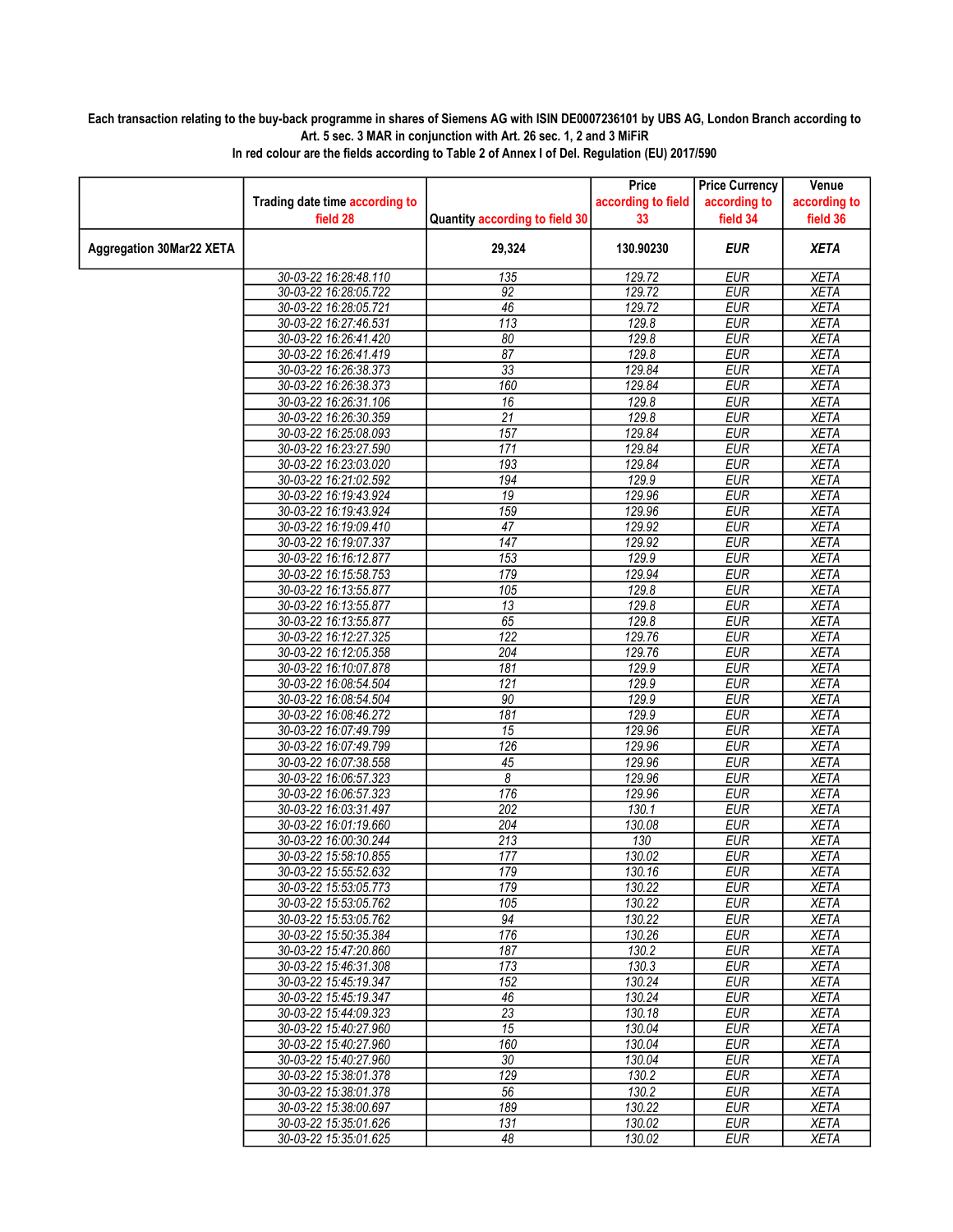| 30-03-22 15:31:53.865 | 187        | 130    | <b>EUR</b> | <b>XETA</b> |
|-----------------------|------------|--------|------------|-------------|
| 30-03-22 15:29:39.291 | 186        | 130.08 | <b>EUR</b> | <b>XETA</b> |
| 30-03-22 15:29:39.291 | 7          | 130.08 | <b>EUR</b> | <b>XETA</b> |
| 30-03-22 15:29:20.099 | 168        | 130.1  | <b>EUR</b> | <b>XETA</b> |
| 30-03-22 15:26:19.777 | 204        | 130.14 | <b>EUR</b> | <b>XETA</b> |
| 30-03-22 15:23:11.237 | 199        | 130.12 | <b>EUR</b> | <b>XETA</b> |
|                       |            |        |            |             |
| 30-03-22 15:21:23.093 | 190        | 130.18 | <b>EUR</b> | <b>XETA</b> |
| 30-03-22 15:20:23.908 | 194        | 130.18 | <b>EUR</b> | <b>XETA</b> |
| 30-03-22 15:18:17.807 | 186        | 130.32 | <b>EUR</b> | <b>XETA</b> |
| 30-03-22 15:14:10.903 | 197        | 130.48 | <b>EUR</b> | <b>XETA</b> |
| 30-03-22 15:13:13.112 | 32         | 130.48 | <b>EUR</b> | <b>XETA</b> |
| 30-03-22 15:13:13.105 | 149        | 130.48 | <b>EUR</b> | <b>XETA</b> |
| 30-03-22 15:11:20.304 | 166        | 130.44 | <b>EUR</b> | <b>XETA</b> |
| 30-03-22 15:11:20.304 | 41         | 130.44 | <b>EUR</b> | <b>XETA</b> |
| 30-03-22 15:08:18.659 | 191        | 130.48 | <b>EUR</b> | <b>XETA</b> |
| 30-03-22 15:05:26.280 | 190        | 130.46 | <b>EUR</b> | <b>XETA</b> |
| 30-03-22 15:02:24.767 | 210        | 130.48 | <b>EUR</b> | <b>XETA</b> |
|                       |            |        |            |             |
| 30-03-22 14:59:45.479 | 172        | 130.52 | <b>EUR</b> | <b>XETA</b> |
| 30-03-22 14:59:44.609 | 24         | 130.52 | <b>EUR</b> | <b>XETA</b> |
| 30-03-22 14:57:20.716 | 178        | 130.58 | <b>EUR</b> | <b>XETA</b> |
| 30-03-22 14:56:15.400 | 195        | 130.5  | <b>EUR</b> | <b>XETA</b> |
| 30-03-22 14:56:15.394 | 107        | 130.48 | <b>EUR</b> | <b>XETA</b> |
| 30-03-22 14:56:15.389 | 99         | 130.48 | <b>EUR</b> | <b>XETA</b> |
| 30-03-22 14:54:03.006 | 208        | 130.52 | <b>EUR</b> | <b>XETA</b> |
| 30-03-22 14:51:32.425 | 175        | 130.68 | <b>EUR</b> | <b>XETA</b> |
| 30-03-22 14:49:01.761 | 180        | 130.64 | <b>EUR</b> | <b>XETA</b> |
| 30-03-22 14:46:08.304 | 183        | 130.46 | <b>EUR</b> | <b>XETA</b> |
| 30-03-22 14:44:39.832 | 69         | 130.68 | <b>EUR</b> | <b>XETA</b> |
| 30-03-22 14:44:07.608 | 160        | 130.72 | <b>EUR</b> | <b>XETA</b> |
| 30-03-22 14:44:07.598 | 178        | 130.7  | <b>EUR</b> | <b>XETA</b> |
|                       |            |        |            |             |
| 30-03-22 14:43:46.971 | 15         | 130.68 | <b>EUR</b> | <b>XETA</b> |
| 30-03-22 14:43:26.289 | 112        | 130.68 | <b>EUR</b> | <b>XETA</b> |
| 30-03-22 14:41:10.205 | 79         | 130.64 | <b>EUR</b> | <b>XETA</b> |
| 30-03-22 14:41:10.205 | 95         | 130.64 | <b>EUR</b> | <b>XETA</b> |
| 30-03-22 14:38:04.619 | 34         | 130.82 | <b>EUR</b> | <b>XETA</b> |
| 30-03-22 14:38:01.511 | 147        | 130.82 | <b>EUR</b> | <b>XETA</b> |
| 30-03-22 14:36:11.566 | 128        | 130.92 | <b>EUR</b> | <b>XETA</b> |
| 30-03-22 14:36:11.555 | 70         | 130.92 | <b>EUR</b> | <b>XETA</b> |
| 30-03-22 14:36:11.728 | 180        | 130.92 | EUR        | <b>XETA</b> |
| 30-03-22 14:33:52.165 | $\sqrt{5}$ | 131.06 | <b>EUR</b> | <b>XETA</b> |
| 30-03-22 14:33:52.165 | 193        | 131.04 | EUR        | <b>XETA</b> |
| 30-03-22 14:31:18.057 | 197        | 131.2  | <b>EUR</b> | <b>XETA</b> |
| 30-03-22 14:28:03.455 | 133        | 131.26 | EUR        | XETA        |
| 30-03-22 14:28:03.455 | 79         | 131.26 | <b>EUR</b> | <b>XETA</b> |
|                       |            |        |            |             |
| 30-03-22 14:28:03.455 | 212        | 131.26 | <b>EUR</b> | <b>XETA</b> |
| 30-03-22 14:23:29.690 | 202        | 131.12 | <b>EUR</b> | <b>XETA</b> |
| 30-03-22 14:19:22.725 | 173        | 130.86 | EUR        | <b>XETA</b> |
| 30-03-22 14:16:55.546 | 210        | 130.84 | <b>EUR</b> | <b>XETA</b> |
| 30-03-22 14:15:36.142 | 195        | 130.66 | <b>EUR</b> | <b>XETA</b> |
| 30-03-22 14:11:32.192 | 185        | 130.38 | <b>EUR</b> | <b>XETA</b> |
| 30-03-22 14:06:03.641 | 48         | 130.48 | EUR        | <b>XETA</b> |
| 30-03-22 14:06:03.641 | 127        | 130.48 | <b>EUR</b> | <b>XETA</b> |
| 30-03-22 14:06:03.641 | 203        | 130.48 | <b>EUR</b> | <b>XETA</b> |
| 30-03-22 14:03:29.019 | 179        | 130.44 | <b>EUR</b> | <b>XETA</b> |
| 30-03-22 13:59:46.723 | 147        | 130.62 | <b>EUR</b> | <b>XETA</b> |
| 30-03-22 13:55:55.927 | 182        | 130.52 | <b>EUR</b> | <b>XETA</b> |
| 30-03-22 13:55:27.775 | 199        | 130.56 | <b>EUR</b> | <b>XETA</b> |
| 30-03-22 13:52:42.666 | 192        | 130.68 | <b>EUR</b> | <b>XETA</b> |
|                       |            |        |            |             |
| 30-03-22 13:48:26.102 | 144        | 130.54 | <b>EUR</b> | <b>XETA</b> |
| 30-03-22 13:48:26.102 | 58         | 130.54 | EUR        | <b>XETA</b> |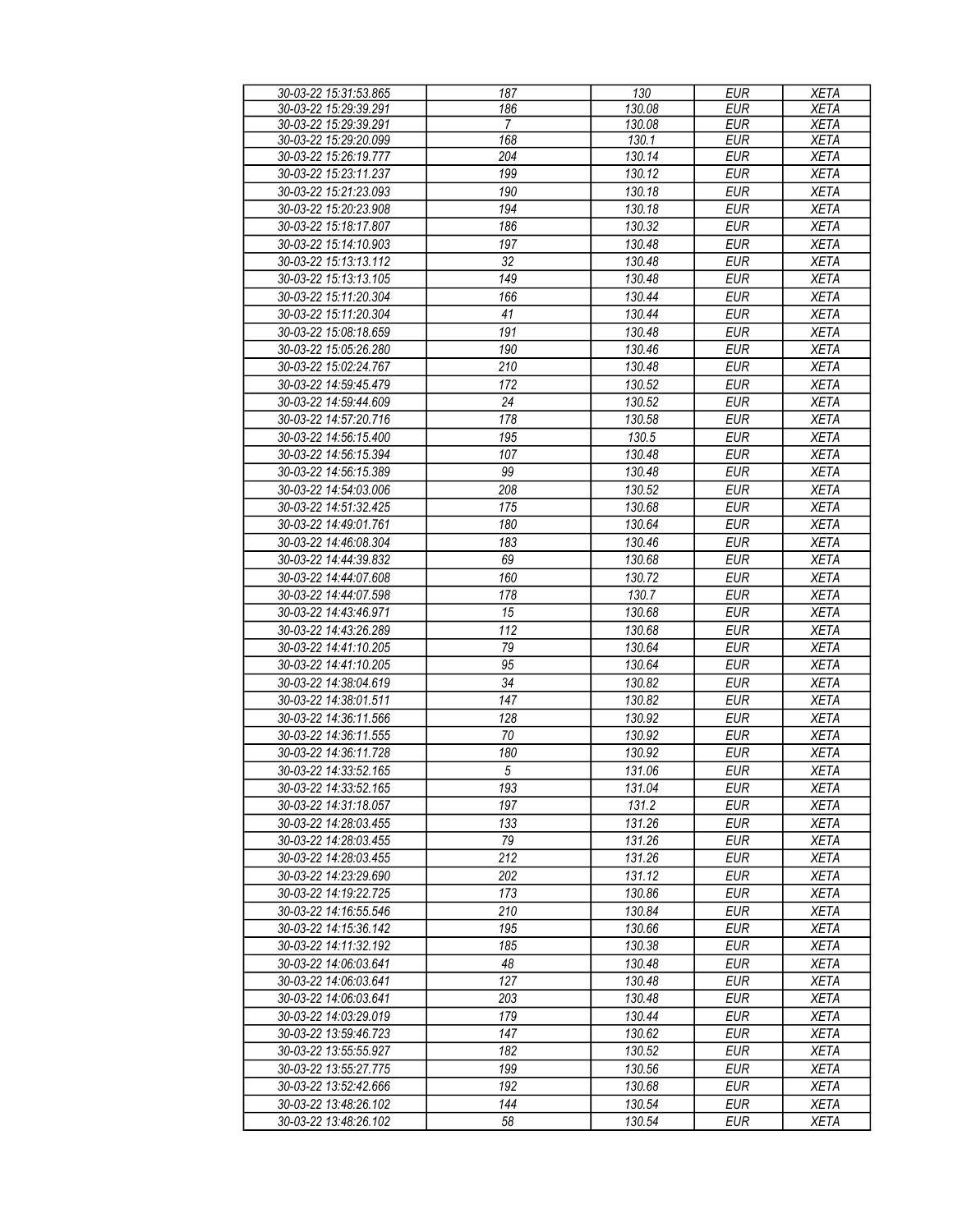| 30-03-22 13:44:41.707 | 174        | 130.72 | <b>EUR</b> | <b>XETA</b> |
|-----------------------|------------|--------|------------|-------------|
| 30-03-22 13:43:27.234 | 188        | 130.8  | <b>EUR</b> | <b>XETA</b> |
| 30-03-22 13:39:57.054 | 188        | 130.62 | <b>EUR</b> | <b>XETA</b> |
| 30-03-22 13:34:51.302 | 209        | 130.34 | <b>EUR</b> | <b>XETA</b> |
|                       |            |        |            |             |
| 30-03-22 13:33:37.670 | 133        | 130.34 | <b>EUR</b> | <b>XETA</b> |
| 30-03-22 13:33:37.670 | 49         | 130.34 | <b>EUR</b> | <b>XETA</b> |
| 30-03-22 13:31:49.218 | 175        | 130.2  | <b>EUR</b> | <b>XETA</b> |
| 30-03-22 13:27:47.925 | 166        | 130.22 | <b>EUR</b> | <b>XETA</b> |
| 30-03-22 13:27:47.925 | 36         | 130.22 | <b>EUR</b> | <b>XETA</b> |
| 30-03-22 13:22:48.576 | 178        | 130.24 | <b>EUR</b> | <b>XETA</b> |
| 30-03-22 13:21:49.959 | 205        | 130.34 | <b>EUR</b> | <b>XETA</b> |
| 30-03-22 13:17:07.902 | 202        | 130.42 | <b>EUR</b> | <b>XETA</b> |
| 30-03-22 13:11:56.322 | 67         | 130.98 | <b>EUR</b> | <b>XETA</b> |
| 30-03-22 13:11:56.317 | 55         | 130.98 | <b>EUR</b> | <b>XETA</b> |
| 30-03-22 13:11:56.316 | 82         | 130.98 | <b>EUR</b> | <b>XETA</b> |
| 30-03-22 13:10:20.877 | 151        | 131    | <b>EUR</b> | <b>XETA</b> |
|                       |            |        |            |             |
| 30-03-22 13:10:20.877 | 46         | 131    | <b>EUR</b> | <b>XETA</b> |
| 30-03-22 13:06:05.889 | 211        | 131    | <b>EUR</b> | <b>XETA</b> |
| 30-03-22 13:01:17.735 | 203        | 131.02 | <b>EUR</b> | <b>XETA</b> |
| 30-03-22 12:56:11.500 | 174        | 131.06 | <b>EUR</b> | <b>XETA</b> |
| 30-03-22 12:53:57.496 | 212        | 131.16 | <b>EUR</b> | <b>XETA</b> |
| 30-03-22 12:53:57.496 | 194        | 131.16 | <b>EUR</b> | <b>XETA</b> |
| 30-03-22 12:44:34.569 | 202        | 131.16 | <b>EUR</b> | <b>XETA</b> |
| 30-03-22 12:39:10.931 | 150        | 131.16 | <b>EUR</b> | <b>XETA</b> |
| 30-03-22 12:39:10.931 | 33         | 131.14 | <b>EUR</b> | <b>XETA</b> |
| 30-03-22 12:36:42.279 | 195        | 131.26 | <b>EUR</b> | <b>XETA</b> |
| 30-03-22 12:33:43.188 | 207        | 131.16 | <b>EUR</b> | <b>XETA</b> |
| 30-03-22 12:28:36.607 | 175        | 131.24 | <b>EUR</b> | <b>XETA</b> |
|                       |            |        |            |             |
| 30-03-22 12:28:36.607 | $\sqrt{3}$ | 131.24 | <b>EUR</b> | <b>XETA</b> |
| 30-03-22 12:22:51.411 | 191        | 130.98 | <b>EUR</b> | <b>XETA</b> |
| 30-03-22 12:20:03.037 | 157        | 130.92 | <b>EUR</b> | <b>XETA</b> |
| 30-03-22 12:20:03.036 | 45         | 130.92 | <b>EUR</b> | <b>XETA</b> |
| 30-03-22 12:17:14.560 | 184        | 130.98 | <b>EUR</b> | <b>XETA</b> |
| 30-03-22 12:11:52.363 | 199        | 130.88 | <b>EUR</b> | <b>XETA</b> |
| 30-03-22 12:05:31.825 | 211        | 131.2  | <b>EUR</b> | <b>XETA</b> |
| 30-03-22 12:05:04.583 | 173        | 131.22 | <b>EUR</b> | <b>XETA</b> |
| 30-03-22 12:03:40.597 | 113        | 131.16 | <b>EUR</b> | <b>XETA</b> |
| 30-03-22 12:02:50.632 | 211        | 131.22 | <b>EUR</b> | <b>XETA</b> |
| 30-03-22 11:59:26.235 | 121        | 131.12 | <b>EUR</b> | <b>XETA</b> |
| 30-03-22 11:59:26.235 | 77         | 131.12 | <b>EUR</b> | <b>XETA</b> |
| 30-03-22 11:52:45.446 | 129        | 131.24 | EUR        | XETA        |
| 30-03-22 11:52:45.446 | 60         | 131.24 | <b>EUR</b> | <b>XETA</b> |
| 30-03-22 11:52:45.446 | 176        |        | <b>EUR</b> |             |
|                       |            | 131.24 |            | <b>XETA</b> |
| 30-03-22 11:35:22.830 | 183        | 131.18 | <b>EUR</b> | <b>XETA</b> |
| 30-03-22 11:33:36.816 | 211        | 131.24 | <b>EUR</b> | <b>XETA</b> |
| 30-03-22 11:19:43.104 | 175        | 130.94 | <b>EUR</b> | <b>XETA</b> |
| 30-03-22 11:19:34.715 | 52         | 130.96 | <b>EUR</b> | <b>XETA</b> |
| 30-03-22 11:19:34.715 | 130        | 130.96 | <b>EUR</b> | <b>XETA</b> |
| 30-03-22 11:07:33.090 | 75         | 131.22 | <b>EUR</b> | <b>XETA</b> |
| 30-03-22 11:07:33.090 | 41         | 131.22 | EUR        | <b>XETA</b> |
| 30-03-22 11:07:33.090 | 32         | 131.22 | <b>EUR</b> | <b>XETA</b> |
| 30-03-22 11:07:33.090 | 28         | 131.22 | <b>EUR</b> | <b>XETA</b> |
| 30-03-22 11:02:47.849 | 191        | 131.16 | <b>EUR</b> | <b>XETA</b> |
| 30-03-22 11:00:39.007 | 143        | 131.08 | EUR        | <b>XETA</b> |
| 30-03-22 10:54:14.492 | 195        | 131.6  | <b>EUR</b> | <b>XETA</b> |
| 30-03-22 10:51:59.128 | 3          | 131.5  | <b>EUR</b> | <b>XETA</b> |
|                       |            |        |            |             |
| 30-03-22 10:51:37.097 | 187        | 131.5  | <b>EUR</b> | <b>XETA</b> |
| 30-03-22 10:42:07.468 | 173        | 131.48 | EUR        | XETA        |
| 30-03-22 10:37:57.757 | 21         | 131.46 | EUR        | <b>XETA</b> |
| 30-03-22 10:37:57.757 | 172        | 131.46 | EUR        | <b>XETA</b> |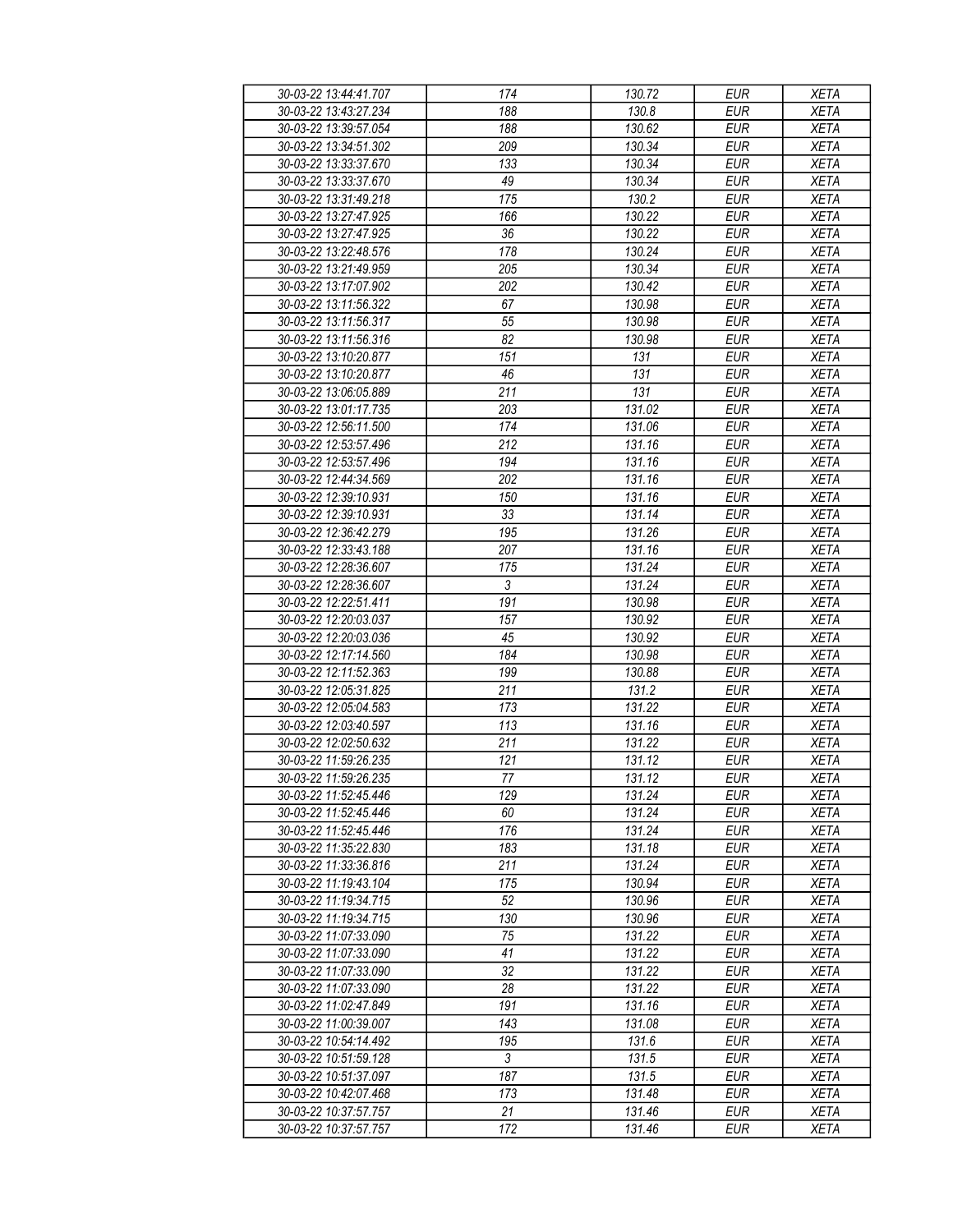| 30-03-22 10:33:30.300 | 138              | 131.6  | <b>EUR</b> | <b>XETA</b> |
|-----------------------|------------------|--------|------------|-------------|
| 30-03-22 10:22:48.116 | 186              | 131.72 | <b>EUR</b> | <b>XETA</b> |
| 30-03-22 10:22:48.116 | $\overline{43}$  | 131.72 | <b>EUR</b> | <b>XETA</b> |
| 30-03-22 10:22:48.116 | $\overline{135}$ | 131.72 | <b>EUR</b> | <b>XETA</b> |
| 30-03-22 10:15:15.958 | 171              | 131.72 | <b>EUR</b> | <b>XETA</b> |
| 30-03-22 10:10:34.040 | 106              | 131.76 | <b>EUR</b> | <b>XETA</b> |
| 30-03-22 10:10:34.040 | $\overline{70}$  | 131.76 | <b>EUR</b> | <b>XETA</b> |
| 30-03-22 10:02:39.168 | 57               | 132.06 | <b>EUR</b> | <b>XETA</b> |
| 30-03-22 10:02:39.168 | 137              | 132.06 | <b>EUR</b> | <b>XETA</b> |
| 30-03-22 09:56:27.548 | 212              | 131.64 | <b>EUR</b> | <b>XETA</b> |
| 30-03-22 09:49:34.961 | 191              | 131.58 | <b>EUR</b> | <b>XETA</b> |
| 30-03-22 09:41:04.254 | 119              | 131.64 | <b>EUR</b> | <b>XETA</b> |
| 30-03-22 09:41:04.254 | 85               | 131.64 | <b>EUR</b> | <b>XETA</b> |
| 30-03-22 09:36:40.139 | $\overline{212}$ | 131.88 | <b>EUR</b> | <b>XETA</b> |
| 30-03-22 09:25:19.020 | 211              | 132    | <b>EUR</b> | <b>XETA</b> |
| 30-03-22 09:24:24.942 | $\overline{12}$  | 132.14 | <b>EUR</b> | <b>XETA</b> |
| 30-03-22 09:24:24.942 | 167              | 132.14 | <b>EUR</b> | <b>XETA</b> |
| 30-03-22 09:16:00.824 | 188              | 131.78 | <b>EUR</b> | <b>XETA</b> |
| 30-03-22 09:12:23.380 | 194              | 131.7  | <b>EUR</b> | <b>XETA</b> |
| 30-03-22 09:08:50.828 | 208              | 131.78 | <b>EUR</b> | <b>XETA</b> |
| 30-03-22 09:01:56.077 | 188              | 132.38 | <b>EUR</b> | <b>XETA</b> |
| 30-03-22 09:00:02.061 | 207              | 132.66 | <b>EUR</b> | <b>XETA</b> |
| 30-03-22 08:53:52.326 | 194              | 132.8  | <b>EUR</b> | <b>XETA</b> |
| 30-03-22 08:47:21.935 | 20               | 133.06 | <b>EUR</b> | <b>XETA</b> |
| 30-03-22 08:47:21.935 | 71               | 133.06 | <b>EUR</b> | <b>XETA</b> |
| 30-03-22 08:47:21.935 | 92               | 133.06 | <b>EUR</b> | <b>XETA</b> |
| 30-03-22 08:47:21.935 | 213              | 133.06 | <b>EUR</b> | <b>XETA</b> |
| 30-03-22 08:36:54.743 | 190              | 132.7  | <b>EUR</b> | <b>XETA</b> |
| 30-03-22 08:29:11.236 | 66               | 132.74 | <b>EUR</b> | <b>XETA</b> |
| 30-03-22 08:29:11.236 | 105              | 132.74 | <b>EUR</b> | <b>XETA</b> |
| 30-03-22 08:29:11.229 | 209              | 132.72 | <b>EUR</b> | <b>XETA</b> |
| 30-03-22 08:28:36.777 | 175              | 132.64 | <b>EUR</b> | <b>XETA</b> |
| 30-03-22 08:20:47.414 | 179              | 132.46 | <b>EUR</b> | <b>XETA</b> |
| 30-03-22 08:19:48.352 | 206              | 132.76 | <b>EUR</b> | <b>XETA</b> |
| 30-03-22 08:15:22.087 | 209              | 133.26 | <b>EUR</b> | <b>XETA</b> |
| 30-03-22 08:12:43.384 | 187              | 133.36 | <b>EUR</b> | <b>XETA</b> |
| 30-03-22 08:07:26.721 | 191              | 133    | <b>EUR</b> | <b>XETA</b> |
| 30-03-22 08:05:06.983 | 188              | 132.6  | <b>EUR</b> | <b>XETA</b> |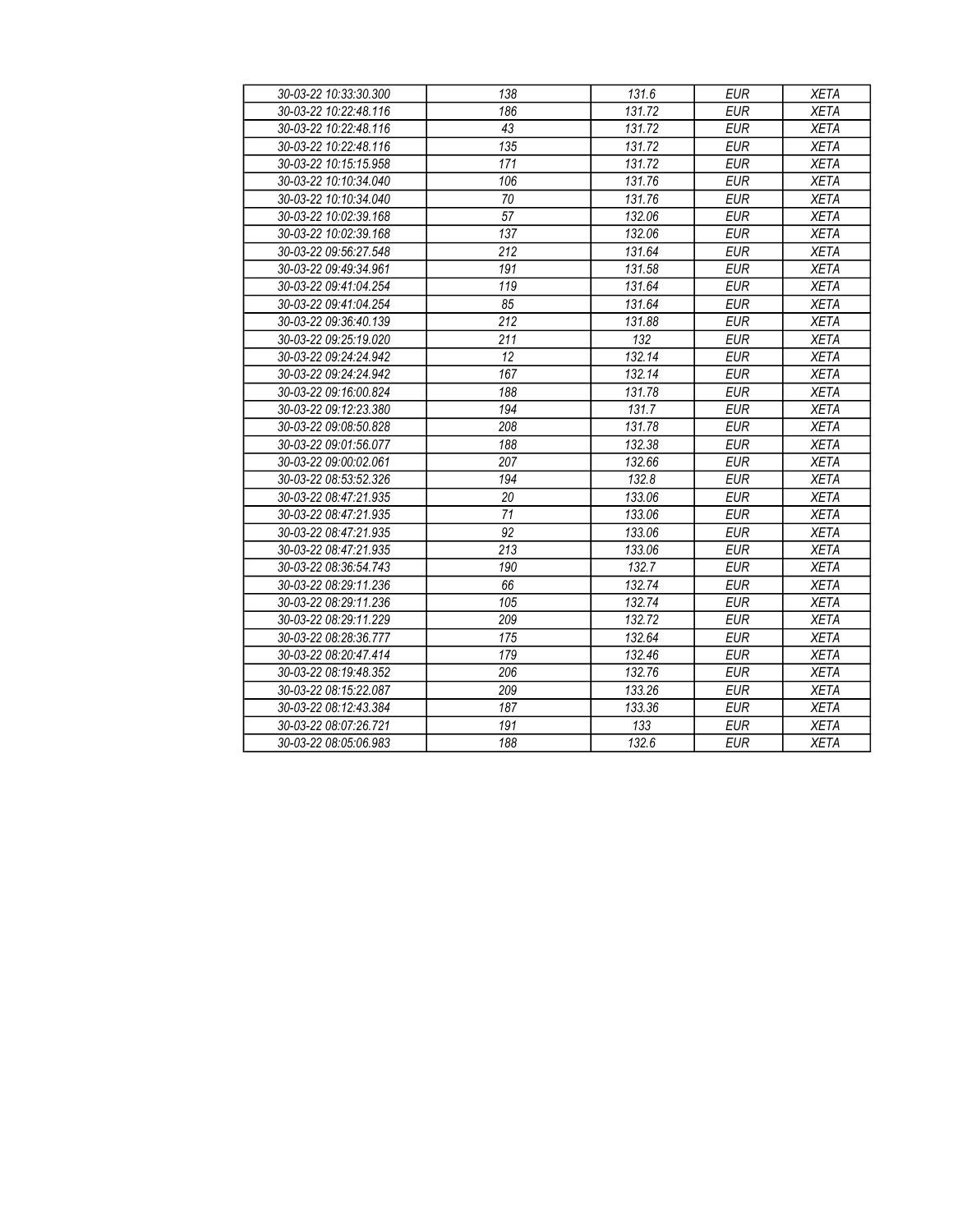## Each order relating to the buy-back programme above according to Art. 5 sec. 3 MAR in conjunction with Art. 25 sec. 1 and 2 MiFiR

In red colour are the fields according to Table 2 of the Annex of Del. Regulation (EU) 2017/580; alternatively you may report the

| Date and Time according to field 9 | <b>Segment MIC code</b><br>according to field 16 | <b>Transaction price</b><br>according to field 28 | <b>Price currency according</b><br>to field 29 | <b>Buy-sell indicator</b><br>according to field 32 |
|------------------------------------|--------------------------------------------------|---------------------------------------------------|------------------------------------------------|----------------------------------------------------|
| 30-03-22 16:28:48.110              | <b>XETA</b>                                      | 129.72                                            | <b>EUR</b>                                     | <b>BUY</b>                                         |
| 30-03-22 16:28:05.722              | <b>XETA</b>                                      | 129.72                                            | <b>EUR</b>                                     | <b>BUY</b>                                         |
| 30-03-22 16:28:05.721              | <b>XETA</b>                                      | 129.72                                            | <b>EUR</b>                                     | <b>BUY</b>                                         |
| 30-03-22 16:27:46.531              | <b>XETA</b>                                      | 129.8                                             | <b>EUR</b>                                     | <b>BUY</b>                                         |
| 30-03-22 16:26:41.420              | <b>XETA</b>                                      | 129.8                                             | <b>EUR</b>                                     | <b>BUY</b>                                         |
| 30-03-22 16:26:41.419              | <b>XETA</b>                                      | 129.8                                             | <b>EUR</b>                                     | <b>BUY</b>                                         |
| 30-03-22 16:26:38.373              | <b>XETA</b>                                      | 129.84                                            | <b>EUR</b>                                     | <b>BUY</b>                                         |
| 30-03-22 16:26:38.373              | <b>XETA</b>                                      | 129.84                                            | <b>EUR</b>                                     | <b>BUY</b>                                         |
| 30-03-22 16:26:31.106              | <b>XETA</b>                                      | 129.8                                             | <b>EUR</b>                                     | <b>BUY</b>                                         |
| 30-03-22 16:26:30.359              | <b>XETA</b>                                      | 129.8                                             | <b>EUR</b>                                     | <b>BUY</b>                                         |
| 30-03-22 16:25:08.093              | <b>XETA</b>                                      | 129.84                                            | <b>EUR</b>                                     | <b>BUY</b>                                         |
| 30-03-22 16:23:27.590              | <b>XETA</b>                                      | 129.84                                            | <b>EUR</b>                                     | <b>BUY</b>                                         |
| 30-03-22 16:23:03.020              | <b>XETA</b>                                      | 129.84                                            | <b>EUR</b>                                     | <b>BUY</b>                                         |
| 30-03-22 16:21:02.592              | <b>XETA</b>                                      | 129.9                                             | <b>EUR</b>                                     | <b>BUY</b>                                         |
| 30-03-22 16:19:43.924              | <b>XETA</b>                                      | 129.96                                            | <b>EUR</b>                                     | <b>BUY</b>                                         |
| 30-03-22 16:19:43.924              | <b>XETA</b>                                      | 129.96                                            | <b>EUR</b>                                     | <b>BUY</b>                                         |
| 30-03-22 16:19:09.410              | <b>XETA</b>                                      | 129.92                                            | <b>EUR</b>                                     | <b>BUY</b>                                         |
| 30-03-22 16:19:07.337              | <b>XETA</b>                                      | 129.92                                            | <b>EUR</b>                                     | <b>BUY</b>                                         |
| 30-03-22 16:16:12.877              | <b>XETA</b>                                      | 129.9                                             | <b>EUR</b>                                     | <b>BUY</b>                                         |
| 30-03-22 16:15:58.753              | <b>XETA</b>                                      | 129.94                                            | <b>EUR</b>                                     | <b>BUY</b>                                         |
| 30-03-22 16:13:55.877              | <b>XETA</b>                                      | 129.8                                             | <b>EUR</b>                                     | <b>BUY</b>                                         |
| 30-03-22 16:13:55.877              | <b>XETA</b>                                      | 129.8                                             | <b>EUR</b>                                     | <b>BUY</b>                                         |
| 30-03-22 16:13:55.877              | <b>XETA</b>                                      | 129.8                                             | <b>EUR</b>                                     | <b>BUY</b>                                         |
| 30-03-22 16:12:27.325              | <b>XETA</b>                                      | 129.76                                            | <b>EUR</b>                                     | <b>BUY</b>                                         |
| 30-03-22 16:12:05.358              | <b>XETA</b>                                      | 129.76                                            | <b>EUR</b>                                     | <b>BUY</b>                                         |
| 30-03-22 16:10:07.878              | <b>XETA</b>                                      | 129.9                                             | <b>EUR</b>                                     | <b>BUY</b>                                         |
| 30-03-22 16:08:54.504              | <b>XETA</b>                                      | 129.9                                             | <b>EUR</b>                                     | <b>BUY</b>                                         |
| 30-03-22 16:08:54.504              | <b>XETA</b>                                      | 129.9                                             | <b>EUR</b>                                     | <b>BUY</b>                                         |
| 30-03-22 16:08:46.272              | <b>XETA</b>                                      | 129.9                                             | <b>EUR</b>                                     | <b>BUY</b>                                         |
| 30-03-22 16:07:49.799              | <b>XETA</b>                                      | 129.96                                            | <b>EUR</b>                                     | <b>BUY</b>                                         |
| 30-03-22 16:07:49.799              | <b>XETA</b>                                      | 129.96                                            | <b>EUR</b>                                     | <b>BUY</b>                                         |
| 30-03-22 16:07:38.558              | <b>XETA</b>                                      | 129.96                                            | <b>EUR</b>                                     | <b>BUY</b>                                         |
| 30-03-22 16:06:57.323              | <b>XETA</b>                                      | 129.96                                            | <b>EUR</b>                                     | <b>BUY</b>                                         |
| 30-03-22 16:06:57.323              | <b>XETA</b>                                      | 129.96                                            | <b>EUR</b>                                     | <b>BUY</b>                                         |
| 30-03-22 16:03:31.497              | <b>XETA</b>                                      | 130.1                                             | <b>EUR</b>                                     | <b>BUY</b>                                         |
| 30-03-22 16:01:19.660              | <b>XETA</b>                                      | 130.08                                            | <b>EUR</b>                                     | <b>BUY</b>                                         |
| 30-03-22 16:00:30.244              | <b>XETA</b>                                      | 130                                               | <b>EUR</b>                                     | <b>BUY</b>                                         |
| 30-03-22 15:58:10.855              | <b>XETA</b>                                      | 130.02                                            | <b>EUR</b>                                     | <b>BUY</b>                                         |
| 30-03-22 15:55:52.632              | <b>XETA</b>                                      | 130.16                                            | <b>EUR</b>                                     | <b>BUY</b>                                         |
| 30-03-22 15:53:05.773              | <b>XETA</b>                                      | 130.22                                            | <b>EUR</b>                                     | <b>BUY</b>                                         |
| 30-03-22 15:53:05.762              | <b>XETA</b>                                      | 130.22                                            | <b>EUR</b>                                     | <b>BUY</b>                                         |
| 30-03-22 15:53:05.762              | <b>XETA</b>                                      | 130.22                                            | <b>EUR</b>                                     | <b>BUY</b>                                         |
| 30-03-22 15:50:35.384              | <b>XETA</b>                                      | 130.26                                            | <b>EUR</b>                                     | <b>BUY</b>                                         |
| 30-03-22 15:47:20.860              | <b>XETA</b>                                      | 130.2                                             | <b>EUR</b>                                     | <b>BUY</b>                                         |
| 30-03-22 15:46:31.308              | <b>XETA</b>                                      | 130.3                                             | <b>EUR</b>                                     | <b>BUY</b>                                         |
| 30-03-22 15:45:19.347              | <b>XETA</b>                                      | 130.24                                            | <b>EUR</b>                                     | <b>BUY</b>                                         |
| 30-03-22 15:45:19.347              | <b>XETA</b>                                      | 130.24                                            | <b>EUR</b>                                     | <b>BUY</b>                                         |
| 30-03-22 15:44:09.323              | <b>XETA</b>                                      | 130.18                                            | <b>EUR</b>                                     | <b>BUY</b>                                         |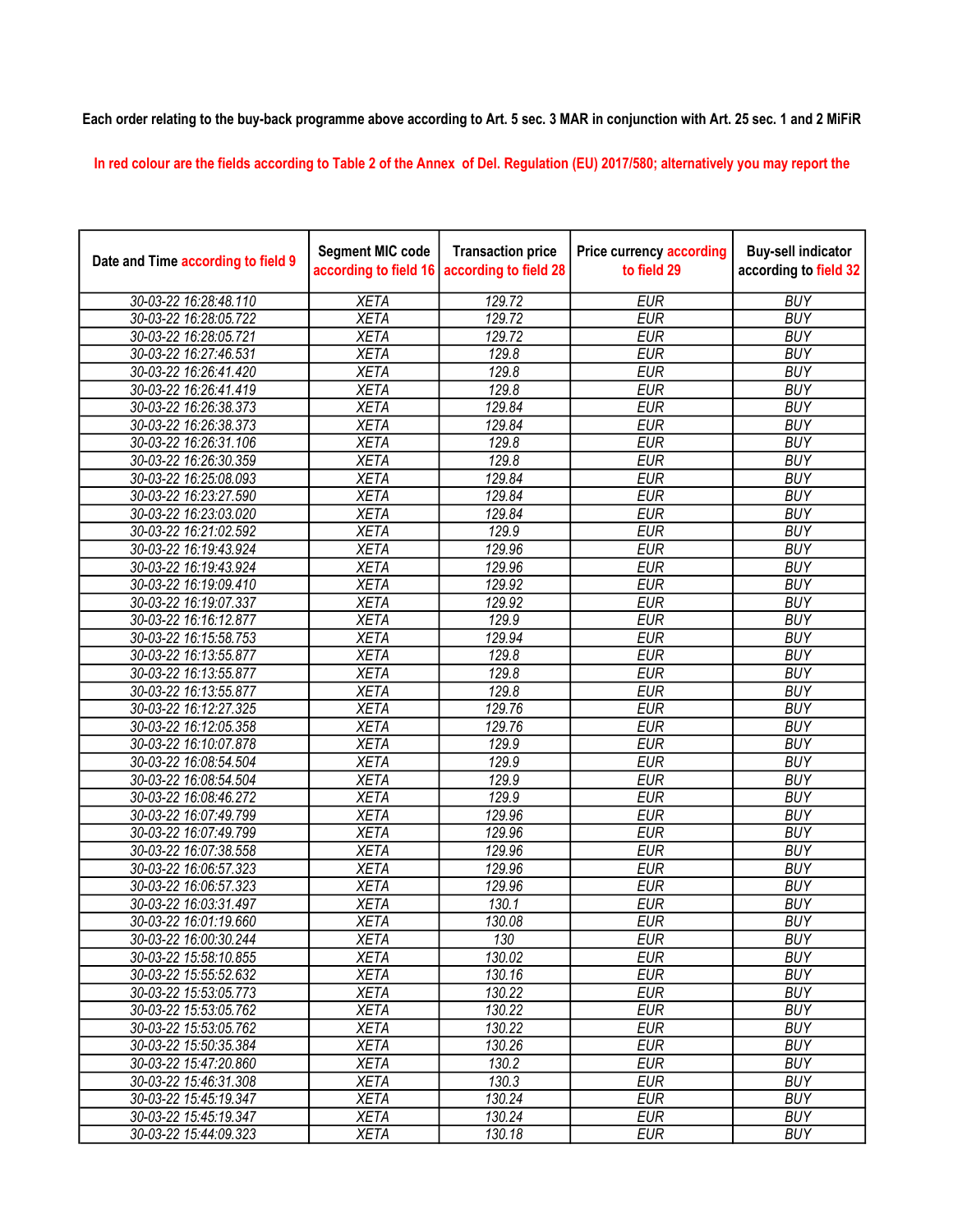| 30-03-22 15:40:27.960 | <b>XETA</b> | 130.04 | <b>EUR</b> | <b>BUY</b> |
|-----------------------|-------------|--------|------------|------------|
| 30-03-22 15:40:27.960 | <b>XETA</b> | 130.04 | <b>EUR</b> | <b>BUY</b> |
| 30-03-22 15:40:27.960 | <b>XETA</b> | 130.04 | <b>EUR</b> | <b>BUY</b> |
| 30-03-22 15:38:01.378 | <b>XETA</b> | 130.2  | <b>EUR</b> | <b>BUY</b> |
| 30-03-22 15:38:01.378 | <b>XETA</b> | 130.2  | <b>EUR</b> | <b>BUY</b> |
| 30-03-22 15:38:00.697 | <b>XETA</b> | 130.22 | <b>EUR</b> | <b>BUY</b> |
| 30-03-22 15:35:01.626 | <b>XETA</b> | 130.02 | <b>EUR</b> | <b>BUY</b> |
| 30-03-22 15:35:01.625 | <b>XETA</b> | 130.02 | <b>EUR</b> | <b>BUY</b> |
| 30-03-22 15:31:53.865 | <b>XETA</b> | 130    | <b>EUR</b> | <b>BUY</b> |
| 30-03-22 15:29:39.291 | <b>XETA</b> | 130.08 | <b>EUR</b> | <b>BUY</b> |
| 30-03-22 15:29:39.291 | <b>XETA</b> | 130.08 | <b>EUR</b> | <b>BUY</b> |
| 30-03-22 15:29:20.099 | <b>XETA</b> | 130.1  | <b>EUR</b> | <b>BUY</b> |
| 30-03-22 15:26:19.777 | <b>XETA</b> | 130.14 | <b>EUR</b> | <b>BUY</b> |
| 30-03-22 15:23:11.237 | <b>XETA</b> | 130.12 | <b>EUR</b> | <b>BUY</b> |
| 30-03-22 15:21:23.093 | <b>XETA</b> | 130.18 | <b>EUR</b> | <b>BUY</b> |
| 30-03-22 15:20:23.908 | <b>XETA</b> | 130.18 | <b>EUR</b> | <b>BUY</b> |
| 30-03-22 15:18:17.807 | <b>XETA</b> | 130.32 | <b>EUR</b> | <b>BUY</b> |
| 30-03-22 15:14:10.903 | <b>XETA</b> | 130.48 | <b>EUR</b> | <b>BUY</b> |
| 30-03-22 15:13:13.112 | <b>XETA</b> | 130.48 | <b>EUR</b> | <b>BUY</b> |
| 30-03-22 15:13:13.105 | <b>XETA</b> | 130.48 | <b>EUR</b> | <b>BUY</b> |
| 30-03-22 15:11:20.304 | <b>XETA</b> | 130.44 | <b>EUR</b> | <b>BUY</b> |
| 30-03-22 15:11:20.304 | <b>XETA</b> | 130.44 | <b>EUR</b> | <b>BUY</b> |
| 30-03-22 15:08:18.659 | <b>XETA</b> | 130.48 | <b>EUR</b> | <b>BUY</b> |
| 30-03-22 15:05:26.280 | <b>XETA</b> | 130.46 | <b>EUR</b> | <b>BUY</b> |
| 30-03-22 15:02:24.767 | <b>XETA</b> | 130.48 | <b>EUR</b> | <b>BUY</b> |
|                       |             |        |            |            |
| 30-03-22 14:59:45.479 | <b>XETA</b> | 130.52 | <b>EUR</b> | <b>BUY</b> |
| 30-03-22 14:59:44.609 | <b>XETA</b> | 130.52 | <b>EUR</b> | <b>BUY</b> |
| 30-03-22 14:57:20.716 | <b>XETA</b> | 130.58 | <b>EUR</b> | <b>BUY</b> |
| 30-03-22 14:56:15.400 | <b>XETA</b> | 130.5  | <b>EUR</b> | <b>BUY</b> |
| 30-03-22 14:56:15.394 | <b>XETA</b> | 130.48 | <b>EUR</b> | <b>BUY</b> |
| 30-03-22 14:56:15.389 | <b>XETA</b> | 130.48 | <b>EUR</b> | <b>BUY</b> |
| 30-03-22 14:54:03.006 | <b>XETA</b> | 130.52 | <b>EUR</b> | <b>BUY</b> |
| 30-03-22 14:51:32.425 | <b>XETA</b> | 130.68 | <b>EUR</b> | <b>BUY</b> |
| 30-03-22 14:49:01.761 | <b>XETA</b> | 130.64 | <b>EUR</b> | <b>BUY</b> |
| 30-03-22 14:46:08.304 | <b>XETA</b> | 130.46 | <b>EUR</b> | <b>BUY</b> |
| 30-03-22 14:44:39.832 | <b>XETA</b> | 130.68 | <b>EUR</b> | <b>BUY</b> |
| 30-03-22 14:44:07.608 | <b>XETA</b> | 130.72 | <b>EUR</b> | <b>BUY</b> |
| 30-03-22 14:44:07.598 | <b>XETA</b> | 130.7  | EUR        | <b>BUY</b> |
| 30-03-22 14:43:46.971 | <b>XETA</b> | 130.68 | <b>EUR</b> | <b>BUY</b> |
| 30-03-22 14:43:26.289 | <b>XETA</b> | 130.68 | <b>EUR</b> | <b>BUY</b> |
| 30-03-22 14:41:10.205 | <b>XETA</b> | 130.64 | <b>EUR</b> | <b>BUY</b> |
| 30-03-22 14:41:10.205 | <b>XETA</b> | 130.64 | <b>EUR</b> | <b>BUY</b> |
| 30-03-22 14:38:04.619 | <b>XETA</b> | 130.82 | <b>EUR</b> | <b>BUY</b> |
|                       |             |        |            |            |
| 30-03-22 14:38:01.511 | <b>XETA</b> | 130.82 | <b>EUR</b> | <b>BUY</b> |
| 30-03-22 14:36:11.566 | <b>XETA</b> | 130.92 | <b>EUR</b> | <b>BUY</b> |
| 30-03-22 14:36:11.555 | <b>XETA</b> | 130.92 | EUR        | <b>BUY</b> |
| 30-03-22 14:36:11.728 | <b>XETA</b> | 130.92 | <b>EUR</b> | <b>BUY</b> |
| 30-03-22 14:33:52.165 | <b>XETA</b> | 131.06 | <b>EUR</b> | <b>BUY</b> |
| 30-03-22 14:33:52.165 | <b>XETA</b> | 131.04 | <b>EUR</b> | <b>BUY</b> |
| 30-03-22 14:31:18.057 | <b>XETA</b> | 131.2  | <b>EUR</b> | <b>BUY</b> |
| 30-03-22 14:28:03.455 | <b>XETA</b> | 131.26 | <b>EUR</b> | <b>BUY</b> |
| 30-03-22 14:28:03.455 | <b>XETA</b> | 131.26 | <b>EUR</b> | <b>BUY</b> |
| 30-03-22 14:28:03.455 | <b>XETA</b> | 131.26 | <b>EUR</b> | <b>BUY</b> |
| 30-03-22 14:23:29.690 | <b>XETA</b> | 131.12 | <b>EUR</b> | <b>BUY</b> |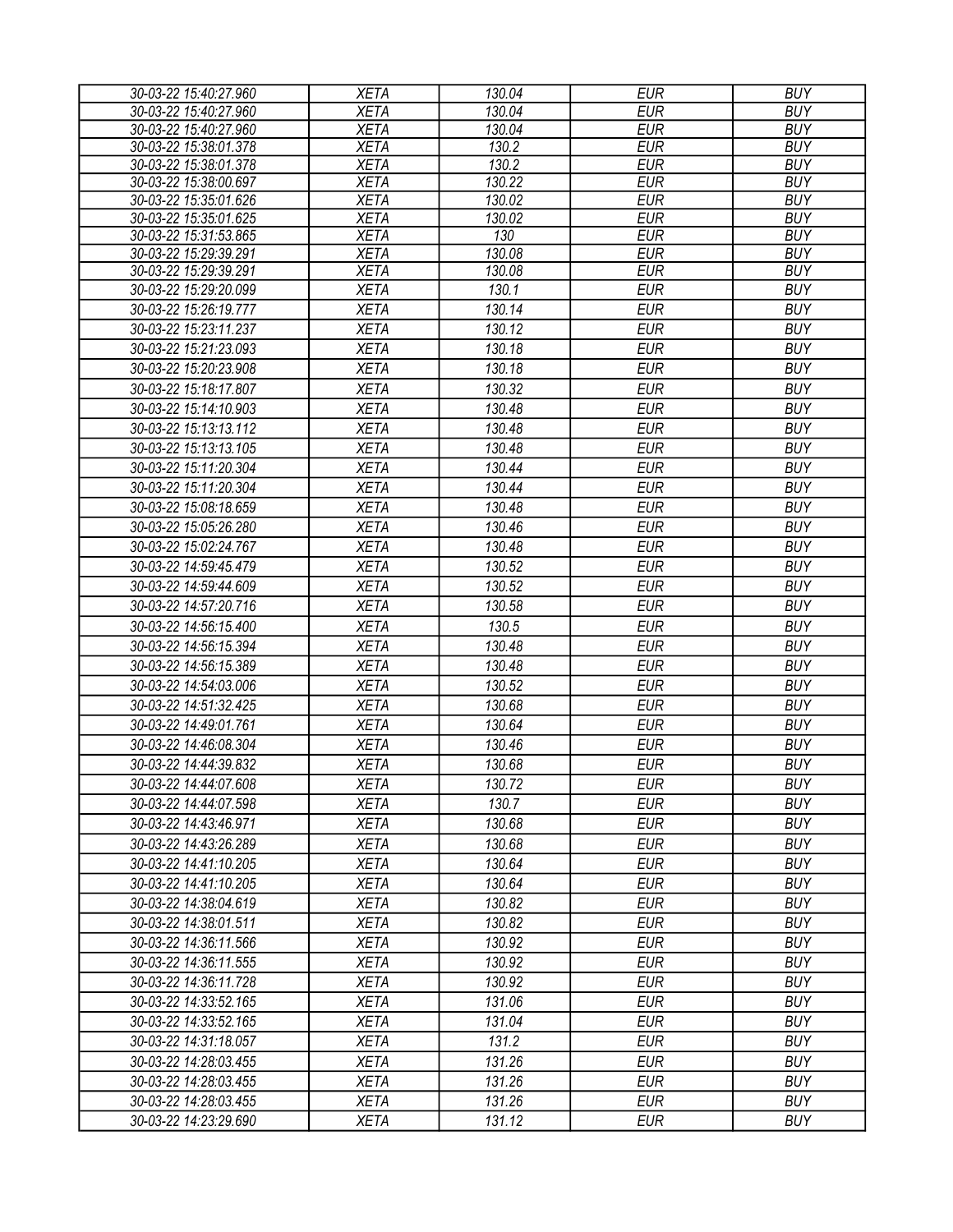| 30-03-22 14:19:22.725 | XETA        | 130.86 | EUR        | <b>BUY</b> |
|-----------------------|-------------|--------|------------|------------|
| 30-03-22 14:16:55.546 | <b>XETA</b> | 130.84 | <b>EUR</b> | <b>BUY</b> |
| 30-03-22 14:15:36.142 | <b>XETA</b> | 130.66 | <b>EUR</b> | <b>BUY</b> |
| 30-03-22 14:11:32.192 | <b>XETA</b> | 130.38 | <b>EUR</b> | <b>BUY</b> |
| 30-03-22 14:06:03.641 | <b>XETA</b> | 130.48 | <b>EUR</b> | <b>BUY</b> |
| 30-03-22 14:06:03.641 | <b>XETA</b> | 130.48 | <b>EUR</b> | <b>BUY</b> |
| 30-03-22 14:06:03.641 | <b>XETA</b> | 130.48 | <b>EUR</b> | <b>BUY</b> |
| 30-03-22 14:03:29.019 | <b>XETA</b> | 130.44 | <b>EUR</b> | <b>BUY</b> |
| 30-03-22 13:59:46.723 | <b>XETA</b> | 130.62 | <b>EUR</b> | <b>BUY</b> |
| 30-03-22 13:55:55.927 | <b>XETA</b> | 130.52 | <b>EUR</b> | <b>BUY</b> |
| 30-03-22 13:55:27.775 | <b>XETA</b> | 130.56 | <b>EUR</b> | <b>BUY</b> |
| 30-03-22 13:52:42.666 | <b>XETA</b> | 130.68 | <b>EUR</b> | <b>BUY</b> |
| 30-03-22 13:48:26.102 | <b>XETA</b> | 130.54 | <b>EUR</b> | <b>BUY</b> |
| 30-03-22 13:48:26.102 | <b>XETA</b> | 130.54 | <b>EUR</b> | <b>BUY</b> |
| 30-03-22 13:44:41.707 | <b>XETA</b> | 130.72 | <b>EUR</b> | <b>BUY</b> |
| 30-03-22 13:43:27.234 | <b>XETA</b> | 130.8  | <b>EUR</b> | <b>BUY</b> |
| 30-03-22 13:39:57.054 | <b>XETA</b> | 130.62 | <b>EUR</b> | <b>BUY</b> |
| 30-03-22 13:34:51.302 | <b>XETA</b> | 130.34 | <b>EUR</b> | <b>BUY</b> |
| 30-03-22 13:33:37.670 | <b>XETA</b> | 130.34 | <b>EUR</b> | <b>BUY</b> |
| 30-03-22 13:33:37.670 | <b>XETA</b> | 130.34 | <b>EUR</b> | <b>BUY</b> |
| 30-03-22 13:31:49.218 | <b>XETA</b> | 130.2  | <b>EUR</b> | <b>BUY</b> |
| 30-03-22 13:27:47.925 | <b>XETA</b> | 130.22 | <b>EUR</b> | <b>BUY</b> |
| 30-03-22 13:27:47.925 | <b>XETA</b> | 130.22 | <b>EUR</b> | <b>BUY</b> |
| 30-03-22 13:22:48.576 | <b>XETA</b> | 130.24 | <b>EUR</b> | <b>BUY</b> |
| 30-03-22 13:21:49.959 | <b>XETA</b> | 130.34 | <b>EUR</b> | <b>BUY</b> |
| 30-03-22 13:17:07.902 | <b>XETA</b> | 130.42 | EUR        | <b>BUY</b> |
| 30-03-22 13:11:56.322 | <b>XETA</b> | 130.98 | <b>EUR</b> | <b>BUY</b> |
| 30-03-22 13:11:56.317 | <b>XETA</b> | 130.98 | <b>EUR</b> | <b>BUY</b> |
| 30-03-22 13:11:56.316 | <b>XETA</b> | 130.98 | <b>EUR</b> | <b>BUY</b> |
| 30-03-22 13:10:20.877 | <b>XETA</b> | 131    | <b>EUR</b> | <b>BUY</b> |
| 30-03-22 13:10:20.877 | <b>XETA</b> | 131    | <b>EUR</b> | <b>BUY</b> |
| 30-03-22 13:06:05.889 | <b>XETA</b> | 131    | <b>EUR</b> | <b>BUY</b> |
| 30-03-22 13:01:17.735 | <b>XETA</b> | 131.02 | <b>EUR</b> | <b>BUY</b> |
| 30-03-22 12:56:11.500 | <b>XETA</b> | 131.06 | <b>EUR</b> | <b>BUY</b> |
| 30-03-22 12:53:57.496 | <b>XETA</b> | 131.16 | <b>EUR</b> | <b>BUY</b> |
| 30-03-22 12:53:57.496 | <b>XETA</b> | 131.16 | <b>EUR</b> | <b>BUY</b> |
| 30-03-22 12:44:34.569 | <b>XETA</b> | 131.16 | <b>EUR</b> | <b>BUY</b> |
| 30-03-22 12:39:10.931 | <b>XETA</b> | 131.16 | <b>EUR</b> | <b>BUY</b> |
|                       | <b>XETA</b> | 131.14 | <b>EUR</b> | <b>BUY</b> |
| 30-03-22 12:39:10.931 |             |        |            | <b>BUY</b> |
| 30-03-22 12:36:42.279 | <b>XETA</b> | 131.26 | <b>EUR</b> |            |
| 30-03-22 12:33:43.188 | <b>XETA</b> | 131.16 | <b>EUR</b> | <b>BUY</b> |
| 30-03-22 12:28:36.607 | <b>XETA</b> | 131.24 | <b>EUR</b> | <b>BUY</b> |
| 30-03-22 12:28:36.607 | <b>XETA</b> | 131.24 | <b>EUR</b> | <b>BUY</b> |
| 30-03-22 12:22:51.411 | <b>XETA</b> | 130.98 | <b>EUR</b> | <b>BUY</b> |
| 30-03-22 12:20:03.037 | <b>XETA</b> | 130.92 | <b>EUR</b> | <b>BUY</b> |
| 30-03-22 12:20:03.036 | <b>XETA</b> | 130.92 | <b>EUR</b> | <b>BUY</b> |
| 30-03-22 12:17:14.560 | <b>XETA</b> | 130.98 | <b>EUR</b> | <b>BUY</b> |
| 30-03-22 12:11:52.363 | <b>XETA</b> | 130.88 | <b>EUR</b> | <b>BUY</b> |
| 30-03-22 12:05:31.825 | <b>XETA</b> | 131.2  | <b>EUR</b> | <b>BUY</b> |
| 30-03-22 12:05:04.583 | <b>XETA</b> | 131.22 | <b>EUR</b> | <b>BUY</b> |
| 30-03-22 12:03:40.597 | <b>XETA</b> | 131.16 | EUR        | <b>BUY</b> |
| 30-03-22 12:02:50.632 | <b>XETA</b> | 131.22 | <b>EUR</b> | <b>BUY</b> |
| 30-03-22 11:59:26.235 | <b>XETA</b> | 131.12 | <b>EUR</b> | <b>BUY</b> |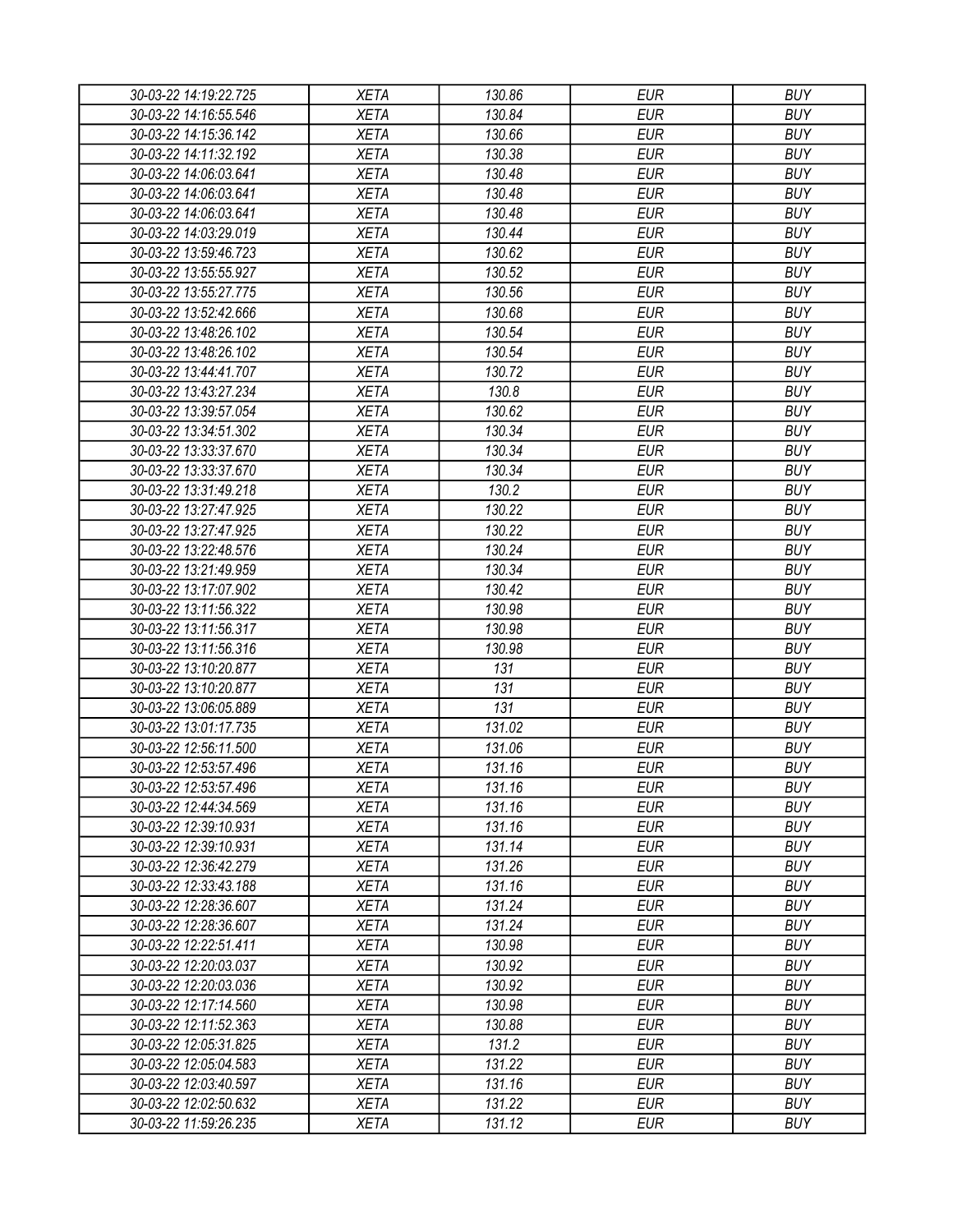| 30-03-22 11:59:26.235                          | XETA        | 131.12 | EUR        | <b>BUY</b> |
|------------------------------------------------|-------------|--------|------------|------------|
| 30-03-22 11:52:45.446                          | <b>XETA</b> | 131.24 | <b>EUR</b> | <b>BUY</b> |
| 30-03-22 11:52:45.446                          | <b>XETA</b> | 131.24 | <b>EUR</b> | <b>BUY</b> |
| 30-03-22 11:52:45.446                          | <b>XETA</b> | 131.24 | <b>EUR</b> | <b>BUY</b> |
| 30-03-22 11:35:22.830                          | <b>XETA</b> | 131.18 | <b>EUR</b> | <b>BUY</b> |
| 30-03-22 11:33:36.816                          | <b>XETA</b> | 131.24 | <b>EUR</b> | <b>BUY</b> |
| 30-03-22 11:19:43.104                          | <b>XETA</b> | 130.94 | <b>EUR</b> | <b>BUY</b> |
| 30-03-22 11:19:34.715                          | <b>XETA</b> | 130.96 | <b>EUR</b> | <b>BUY</b> |
| 30-03-22 11:19:34.715                          | <b>XETA</b> | 130.96 | <b>EUR</b> | <b>BUY</b> |
| 30-03-22 11:07:33.090                          | <b>XETA</b> | 131.22 | <b>EUR</b> | <b>BUY</b> |
| 30-03-22 11:07:33.090                          | <b>XETA</b> | 131.22 | <b>EUR</b> | <b>BUY</b> |
| 30-03-22 11:07:33.090                          | <b>XETA</b> | 131.22 | <b>EUR</b> | <b>BUY</b> |
| 30-03-22 11:07:33.090                          | <b>XETA</b> | 131.22 | <b>EUR</b> | <b>BUY</b> |
| 30-03-22 11:02:47.849                          | <b>XETA</b> | 131.16 | <b>EUR</b> | <b>BUY</b> |
| 30-03-22 11:00:39.007                          | <b>XETA</b> | 131.08 | <b>EUR</b> | <b>BUY</b> |
| 30-03-22 10:54:14.492                          | <b>XETA</b> | 131.6  | <b>EUR</b> | <b>BUY</b> |
| 30-03-22 10:51:59.128                          | <b>XETA</b> | 131.5  | <b>EUR</b> | <b>BUY</b> |
| 30-03-22 10:51:37.097                          | <b>XETA</b> | 131.5  | <b>EUR</b> | <b>BUY</b> |
| 30-03-22 10:42:07.468                          | <b>XETA</b> | 131.48 | <b>EUR</b> | <b>BUY</b> |
| 30-03-22 10:37:57.757                          | <b>XETA</b> | 131.46 | <b>EUR</b> | <b>BUY</b> |
| 30-03-22 10:37:57.757                          | <b>XETA</b> | 131.46 | <b>EUR</b> | <b>BUY</b> |
| 30-03-22 10:33:30.300                          | <b>XETA</b> | 131.6  | <b>EUR</b> | <b>BUY</b> |
| 30-03-22 10:22:48.116                          | <b>XETA</b> | 131.72 | <b>EUR</b> | <b>BUY</b> |
| 30-03-22 10:22:48.116                          | <b>XETA</b> | 131.72 | <b>EUR</b> | <b>BUY</b> |
| 30-03-22 10:22:48.116                          | <b>XETA</b> | 131.72 | <b>EUR</b> | <b>BUY</b> |
| 30-03-22 10:15:15.958                          | <b>XETA</b> | 131.72 | EUR        | <b>BUY</b> |
| 30-03-22 10:10:34.040                          | <b>XETA</b> | 131.76 | <b>EUR</b> | <b>BUY</b> |
| 30-03-22 10:10:34.040                          | <b>XETA</b> | 131.76 | <b>EUR</b> | <b>BUY</b> |
| 30-03-22 10:02:39.168                          | <b>XETA</b> | 132.06 | <b>EUR</b> | <b>BUY</b> |
| 30-03-22 10:02:39.168                          | <b>XETA</b> | 132.06 | <b>EUR</b> | <b>BUY</b> |
| 30-03-22 09:56:27.548                          | <b>XETA</b> | 131.64 | <b>EUR</b> | <b>BUY</b> |
| 30-03-22 09:49:34.961                          | <b>XETA</b> | 131.58 | <b>EUR</b> | <b>BUY</b> |
| 30-03-22 09:41:04.254                          | <b>XETA</b> | 131.64 | <b>EUR</b> | <b>BUY</b> |
|                                                |             |        | <b>EUR</b> | <b>BUY</b> |
| 30-03-22 09:41:04.254                          | <b>XETA</b> | 131.64 | <b>EUR</b> |            |
| 30-03-22 09:36:40.139                          | <b>XETA</b> | 131.88 |            | <b>BUY</b> |
| 30-03-22 09:25:19.020<br>30-03-22 09:24:24.942 | <b>XETA</b> | 132    | <b>EUR</b> | <b>BUY</b> |
|                                                | <b>XETA</b> | 132.14 | <b>EUR</b> | <b>BUY</b> |
| 30-03-22 09:24:24.942                          | <b>XETA</b> | 132.14 | <b>EUR</b> | <b>BUY</b> |
| 30-03-22 09:16:00.824                          | <b>XETA</b> | 131.78 | <b>EUR</b> | <b>BUY</b> |
| 30-03-22 09:12:23.380                          | <b>XETA</b> | 131.7  | <b>EUR</b> | <b>BUY</b> |
| 30-03-22 09:08:50.828                          | <b>XETA</b> | 131.78 | <b>EUR</b> | <b>BUY</b> |
| 30-03-22 09:01:56.077                          | <b>XETA</b> | 132.38 | <b>EUR</b> | <b>BUY</b> |
| 30-03-22 09:00:02.061                          | <b>XETA</b> | 132.66 | <b>EUR</b> | <b>BUY</b> |
| 30-03-22 08:53:52.326                          | <b>XETA</b> | 132.8  | <b>EUR</b> | <b>BUY</b> |
| 30-03-22 08:47:21.935                          | <b>XETA</b> | 133.06 | <b>EUR</b> | <b>BUY</b> |
| 30-03-22 08:47:21.935                          | <b>XETA</b> | 133.06 | <b>EUR</b> | <b>BUY</b> |
| 30-03-22 08:47:21.935                          | <b>XETA</b> | 133.06 | <b>EUR</b> | <b>BUY</b> |
| 30-03-22 08:47:21.935                          | <b>XETA</b> | 133.06 | <b>EUR</b> | <b>BUY</b> |
| 30-03-22 08:36:54.743                          | <b>XETA</b> | 132.7  | <b>EUR</b> | <b>BUY</b> |
| 30-03-22 08:29:11.236                          | <b>XETA</b> | 132.74 | <b>EUR</b> | <b>BUY</b> |
| 30-03-22 08:29:11.236                          | <b>XETA</b> | 132.74 | EUR        | <b>BUY</b> |
| 30-03-22 08:29:11.229                          | <b>XETA</b> | 132.72 | <b>EUR</b> | <b>BUY</b> |
| 30-03-22 08:28:36.777                          | <b>XETA</b> | 132.64 | <b>EUR</b> | <b>BUY</b> |